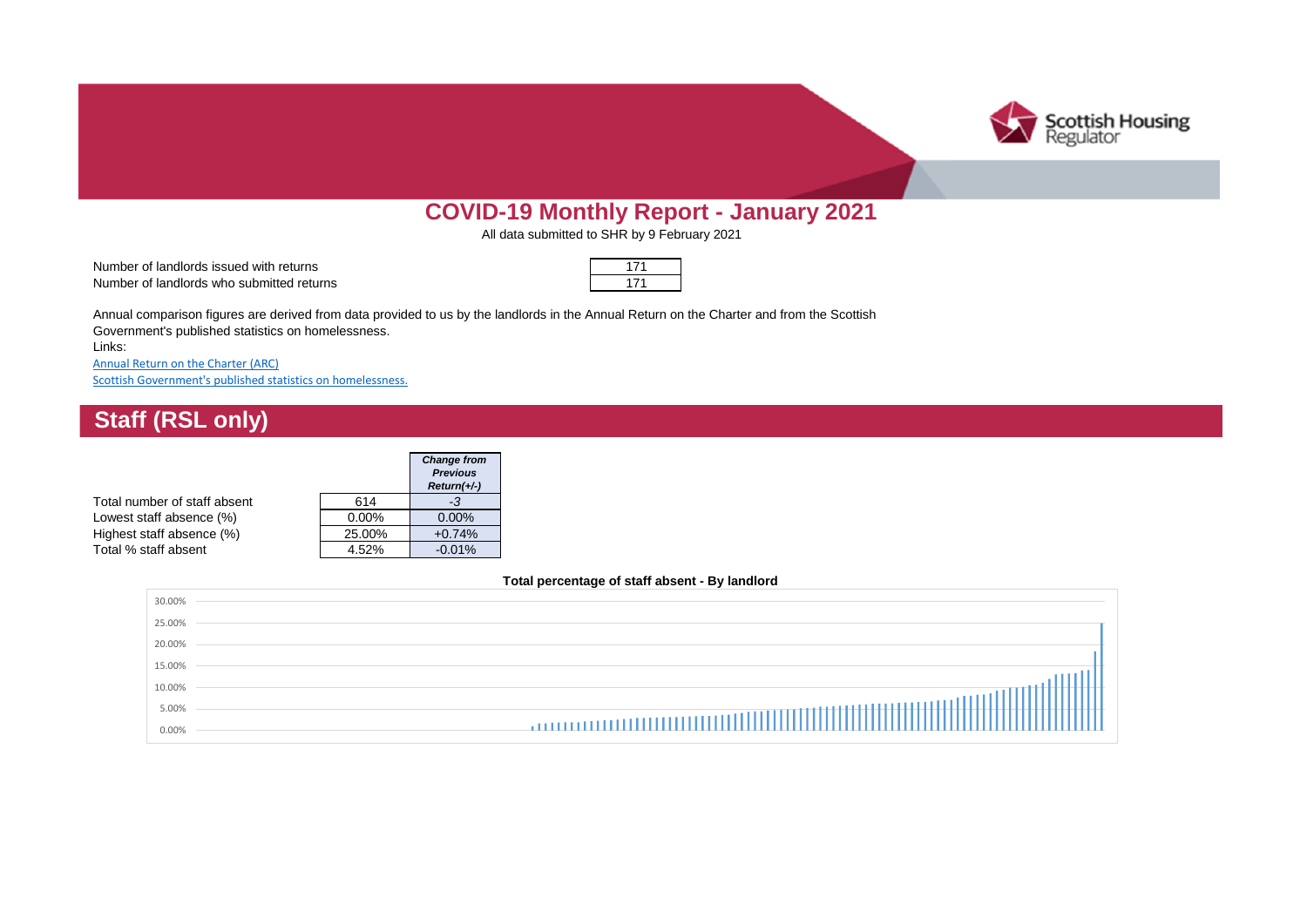|                                       |          | <b>Change from</b><br><b>Previous</b><br>$Return(+/-)$ |
|---------------------------------------|----------|--------------------------------------------------------|
| Number of staff placed on furlough    | 891      | $+533$                                                 |
| Lowest % of staff placed on furlough  | $0.00\%$ | $0.00\%$                                               |
| Highest % of staff placed on furlough | 31.23%   | $+3.45%$                                               |
| % of staff placed on furlough         | 6.56%    | $+3.92%$                                               |

#### **Percentage of staff placed on furlough - By landlord**



# **Rent Arrears**

|                              | <u>RSL</u>  | <b>Change from</b><br><b>Previous</b><br>$Return(+/-)$ | <u>Local</u><br><b>Authority</b> | <b>Change from</b><br><b>Previous</b><br>$Return(+/-)$ | <b>Combined</b> | <b>Change from</b><br><b>Previous</b><br>$Return(+/-)$ | At end March<br>2020 |
|------------------------------|-------------|--------------------------------------------------------|----------------------------------|--------------------------------------------------------|-----------------|--------------------------------------------------------|----------------------|
| Total arrears $(E)$          | £62,587,334 | £424,933                                               | £102,715,290                     | $-E1,968,295$                                          | £165,302,624    | $-£1,543,363$                                          | £146,832,349         |
| Lowest landlord arrears (%)  | 0.13%       | $-0.04%$                                               | 3.92%                            | $-0.25%$                                               | 0.13%           | $-0.04%$                                               |                      |
| Highest landlord arrears (%) | '1.86%      | $+1.20%$                                               | 14.72%                           | $-0.15%$                                               | 14.72%          | $-0.15%$                                               |                      |
| Total landlord arrears (%)   | 4.55%       | $+0.03%$                                               | 8.36%                            | $-0.09%$                                               | 6.35%           | $-0.03%$                                               | 5.81%                |

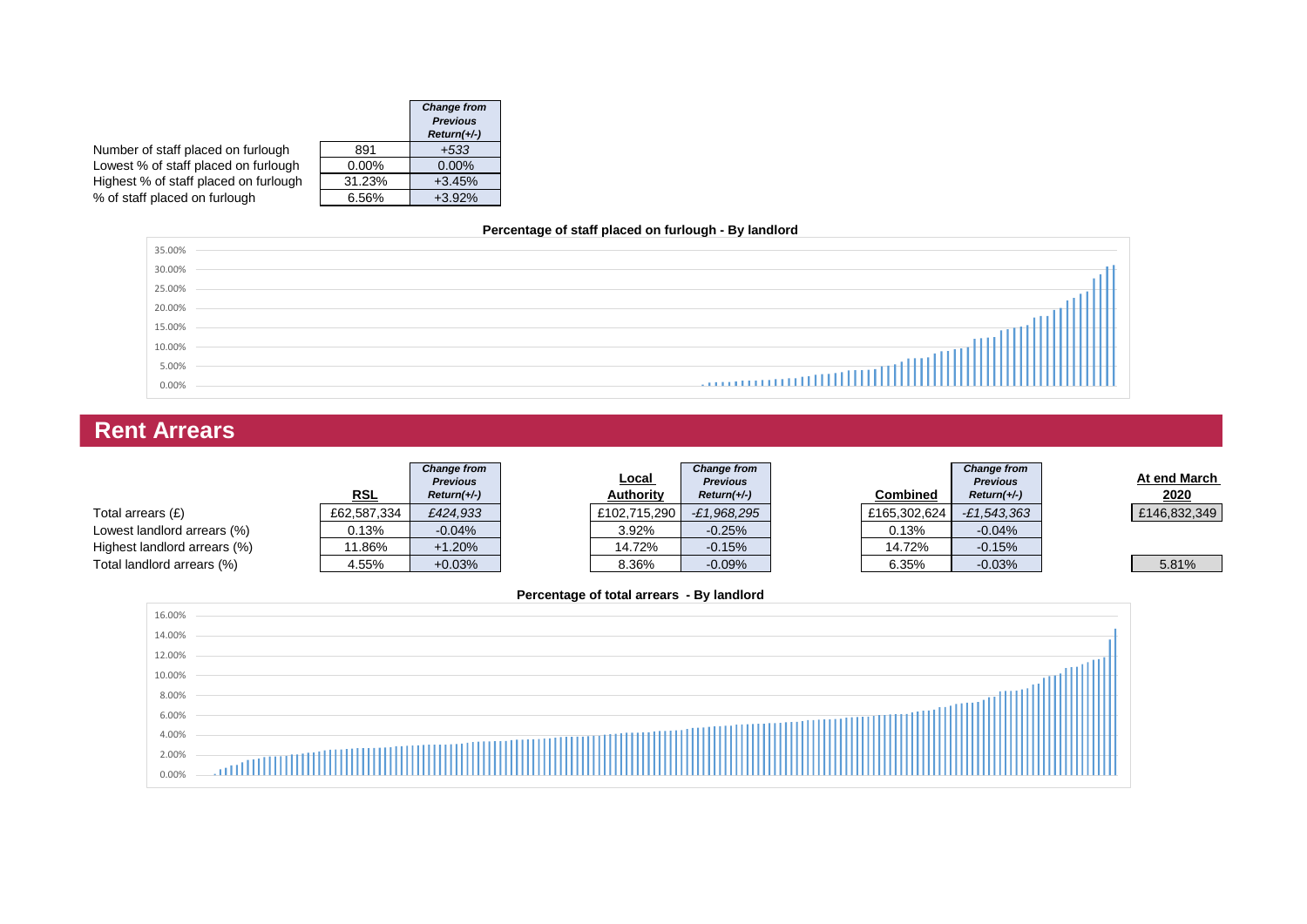## **Empty Homes**



#### **Lets**

|                                        |            | <b>Change from</b><br><b>Previous</b> | Local            | <b>Change from</b><br><b>Previous</b> |                 | <b>Change from</b><br><b>Previous</b> | <b>During</b> |
|----------------------------------------|------------|---------------------------------------|------------------|---------------------------------------|-----------------|---------------------------------------|---------------|
|                                        | <b>RSL</b> | $Return(+/-)$                         | <b>Authority</b> | $Return(+/-)$                         | <b>Combined</b> | $Return(+/-)$                         | 2019/20       |
| Total number to homeless (SST)         | 617        | $-270$                                | 706              | $-393$                                | 323، ا          | $-663$                                | 19,720        |
| Total number to homeless (short SST)   | 12         | $+2$                                  |                  |                                       | 20              |                                       |               |
| Total number leased to LA (RSL only)   | 20         | -9                                    |                  |                                       |                 |                                       |               |
| Number of empty dwellings added to     |            |                                       | 107              | $-106$                                |                 |                                       |               |
| the pool of stock for use as temporary |            |                                       |                  |                                       |                 |                                       |               |
| accommodation if required (LA only)    |            |                                       |                  |                                       |                 |                                       |               |
| Total number of lets to others         | 051.،      | $-553$                                | 700              | -475                                  | 1.751           | $-1028$                               |               |

| Total number of lets to others          | 1.05 |
|-----------------------------------------|------|
| Total number of lets, properties leased | 1,70 |
| to LA and dwellings added to the pool   |      |
| of stock for temporary accommodation    |      |

| RSL | <b>Previous</b><br>$Return(+/-)$ |
|-----|----------------------------------|
| 617 | $-270$                           |
| 12  | $+2$                             |
| 20  |                                  |
|     |                                  |

|    | 1,051 |  |
|----|-------|--|
| эd | 1 7M  |  |

| Local<br><b>Authority</b> | <b>Change from</b><br><b>Previous</b><br>$Return(+/-)$ | <b>Combined</b> |
|---------------------------|--------------------------------------------------------|-----------------|
| 706                       | $-393$                                                 | 1,323           |
|                           |                                                        | 20              |
|                           |                                                        |                 |
|                           | $-106$                                                 |                 |

| 1,051 | E E Q<br>ာသ | 700  | $1 - r$<br>-4 | 751<br>ں ،      | <b>UZC</b> |
|-------|-------------|------|---------------|-----------------|------------|
| 1,700 | റാറ<br>-ರವರ | ,521 | $-976$        | 0.001<br>ا عے,ب | 806        |

| <b>Change from</b><br><b>Previous</b> |  |  |
|---------------------------------------|--|--|
| $Return(+/-)$                         |  |  |
| -663                                  |  |  |
|                                       |  |  |
|                                       |  |  |

| Durina  |
|---------|
| 2019/20 |
| 19.720  |

| 1,051 | $-553$        | 700               | $1 - r$<br>$-4/2$ | .751          | 1028 |        |
|-------|---------------|-------------------|-------------------|---------------|------|--------|
| 1,700 | റാറ<br>$-030$ | $E^{0.4}$<br>'∆c∴ | $-976$            | 2.221<br>ے۔ ت | 1806 | 55.321 |

**During 2019/20**

\*For some landlords the breakdown of lets does not equal the total number of lets – we will work with landlords to further improve the reporting guidance for this information during the reporting month\*

### **Court Actions\***

| Total number of court actions initiated |
|-----------------------------------------|
| Properties recovered having obtained    |
| decree for non-payment of rent          |
| Properties recovered having obtained    |
| decree for anti-social behaviour        |
| Properties recovered having obtained    |
| decree for other reasons                |



| Local<br><b>Authority</b> | <b>Change from</b><br><b>Previous</b><br>$Return(+/-)$ | Combined |
|---------------------------|--------------------------------------------------------|----------|
|                           |                                                        | 66       |
|                           |                                                        |          |
|                           |                                                        |          |
|                           |                                                        |          |
|                           |                                                        |          |
|                           |                                                        |          |

| <u>\SL</u> | <b>Change from</b><br><b>Previous</b><br>$Return(+/-)$ | <u>Local</u><br><b>Authority</b> | <b>Change from</b><br><b>Previous</b><br>$Return(+/-)$ | <b>Combined</b> | <b>Change from</b><br><b>Previous</b><br>$Return(+/-)$ | During<br>2019/20 |
|------------|--------------------------------------------------------|----------------------------------|--------------------------------------------------------|-----------------|--------------------------------------------------------|-------------------|
| 60         |                                                        |                                  | -r                                                     | 66              | - 1                                                    | 10,431            |
|            |                                                        |                                  |                                                        |                 |                                                        | 1,759             |
|            |                                                        |                                  |                                                        |                 |                                                        |                   |
| ົ          |                                                        |                                  |                                                        |                 |                                                        | 79                |
|            |                                                        |                                  |                                                        |                 |                                                        |                   |
|            |                                                        |                                  |                                                        |                 |                                                        | 28                |

\*Figures first collected in June Return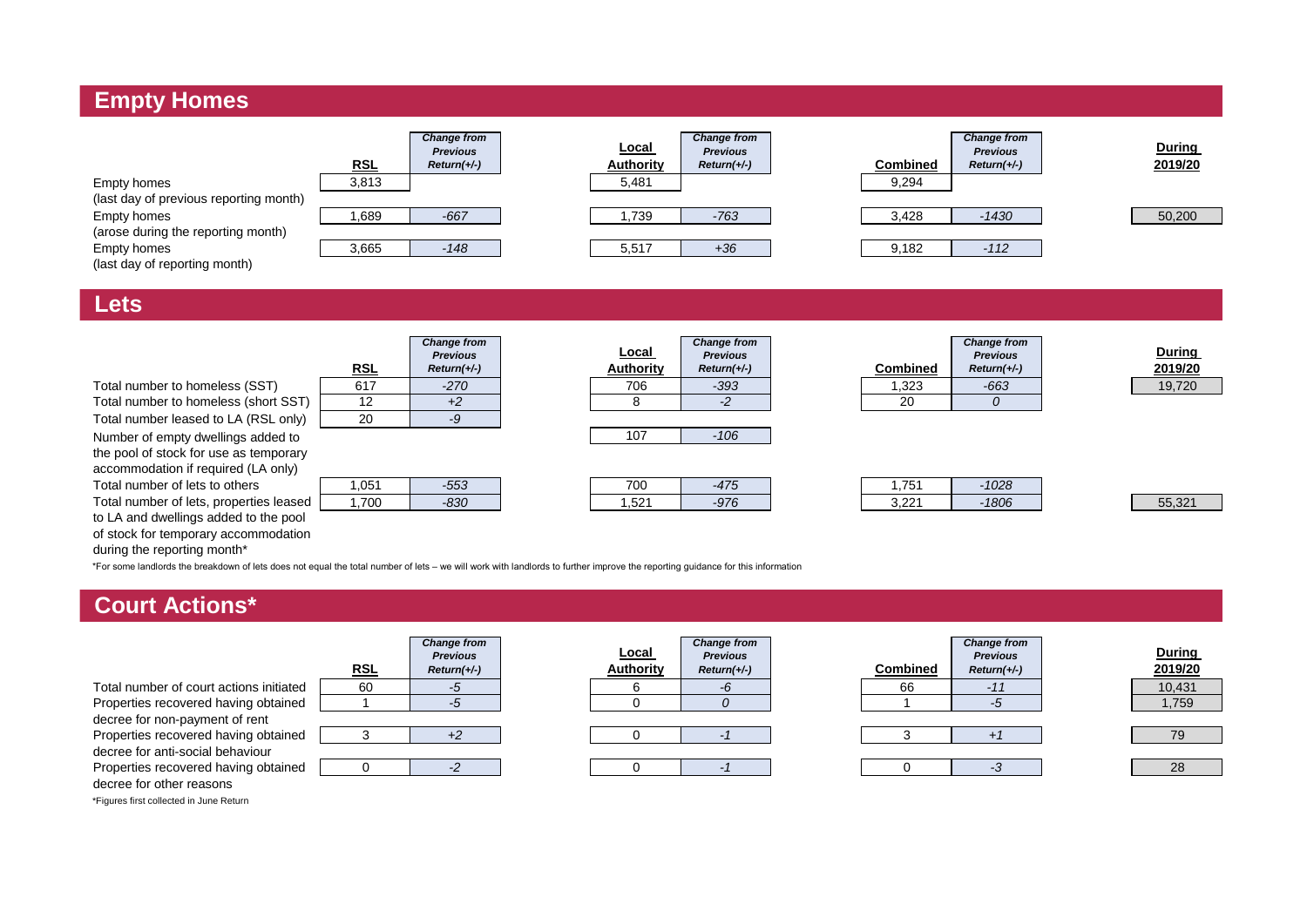## **Notice of Proceedings\***

|                                           | <b>RSL</b> | <b>Change from</b><br><b>Previous</b><br>$Return(+/-)$ | Local<br><b>Authority</b> | <b>Change from</b><br><b>Previous</b><br>$Return(+/-)$ | <b>Combined</b> | <b>Change from</b><br><b>Previous</b><br>$Return(+/-)$ |
|-------------------------------------------|------------|--------------------------------------------------------|---------------------------|--------------------------------------------------------|-----------------|--------------------------------------------------------|
| Rent arrears                              | 364        | $-87$                                                  | 335                       | $-728$                                                 | 699             | $-815$                                                 |
| Anti-social behaviour / criminal activity | 18         |                                                        | 13                        |                                                        | 31              | -4                                                     |
| Other reasons                             |            |                                                        |                           |                                                        |                 | +υ                                                     |
| *Figures first collected in June Return   |            |                                                        |                           |                                                        |                 |                                                        |

## **Homelessness (LA only)**

| Please note, the totals exclude one local authority who did not submit homelessness figures for<br>January at time of publication. The change from previous return figures have also been removed as<br>these would not be comparable with totals for this month. |        | <b>Change from</b><br><b>Previous</b><br>$Return(+/-)$ |        |                  |
|-------------------------------------------------------------------------------------------------------------------------------------------------------------------------------------------------------------------------------------------------------------------|--------|--------------------------------------------------------|--------|------------------|
| Total number of homeless applications received in the month                                                                                                                                                                                                       | 2.724  |                                                        | 36,855 | on 31 March 2020 |
| Total number of households offered and accepted temporary                                                                                                                                                                                                         | 2,655  |                                                        |        |                  |
| accommodation in the month                                                                                                                                                                                                                                        |        |                                                        |        |                  |
| Total number of households offered and refused temporary                                                                                                                                                                                                          | 527    |                                                        |        |                  |
| accommodation in the month                                                                                                                                                                                                                                        |        |                                                        |        |                  |
| Total number of households not offered temporary accommodation                                                                                                                                                                                                    |        |                                                        | 1420*  | on 31 March 2020 |
| when needed in the month                                                                                                                                                                                                                                          |        |                                                        |        |                  |
| Total number of households in temporary accommodation on the last                                                                                                                                                                                                 | 11.361 |                                                        | 11,665 | on 31 March 2020 |
| day of the month                                                                                                                                                                                                                                                  |        |                                                        |        |                  |

*\*Number of instances where a household has not been offered temporary accommodation from 1 January 2020 to 31 March 2020. A household can have multiple instances.*

**Landlords provide us with the information for the dashboard each month, and we amend the data when landlords notify us of corrections. Given this, figures may differ from those previously published.**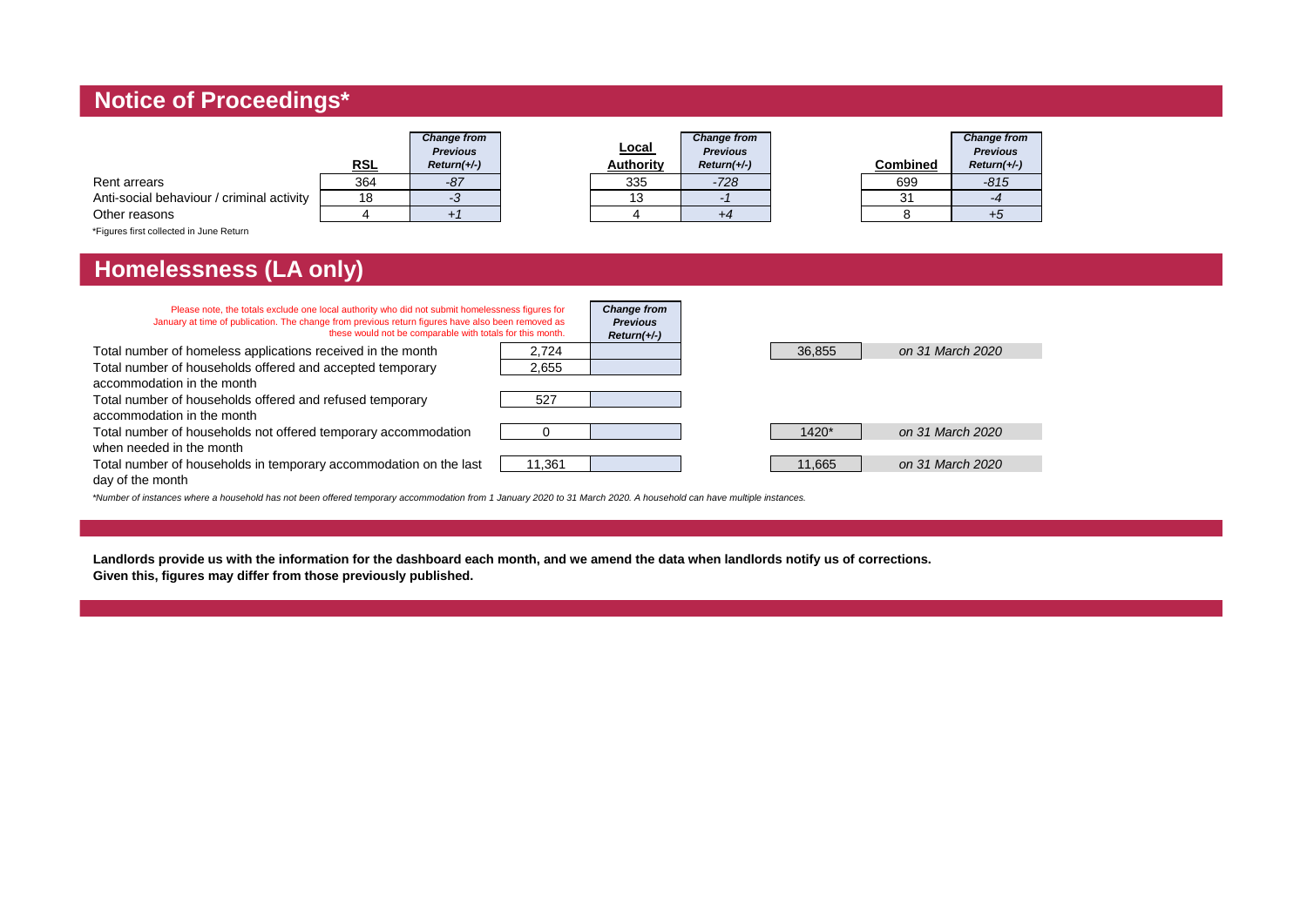## **Monthly Figures 2020-21**

| Number of Returns                         | Apr | Mav | Jun        | Jul | Aug | Ser | Oct | Nov | Dec <sup>1</sup> | Jan.    |
|-------------------------------------------|-----|-----|------------|-----|-----|-----|-----|-----|------------------|---------|
| Number of landlords issued with returns   | 171 | 171 | 171        | 171 | 17  | 17' | 171 | 171 | $\Omega$         |         |
| Number of landlords who submitted returns | 171 | 171 | 17 $\cdot$ | 171 | 17' | 171 | 171 | 171 | N/A              | $'71$ . |

| <b>Staff (RSL only)</b>               | Apr    | <b>May</b> | Jun      | Jul    | Aug      | <b>Sep</b> | Oct      | <b>Nov</b> | <b>Dec</b> | Jan      |
|---------------------------------------|--------|------------|----------|--------|----------|------------|----------|------------|------------|----------|
| Total number of staff absent          | 664    | 479        | 443      | 394    | 451      | 501        | 506      | 618        | N/A        | 614      |
| Lowest staff absence (%)              | 0.00%  | 0.00%      | 0.00%    | 0.00%  | 0.00%    | 0.00%      | 0.00%    | 0.00%      | N/A        | $0.00\%$ |
| Highest staff absence (%)             | 30.00% | 18.52%     | 19.75%   | 21.43% | 28.57%   | 28.57%     | 27.78%   | 24.26%     | N/A        | 25.00%   |
| Total % staff absent                  | 5.04%  | 3.64%      | 3.35%    | 3.26%  | 3.40%    | 3.79%      | 3.81%    | 4.53%      | N/A        | 4.52%    |
| Number of staff placed on furlough    | 1,641  | 1,803      | .597     | 1,131  | 765      | 646        | 528      | 359        | N/A        | 891      |
| Lowest % of staff placed on furlough  | 0.00%  | 0.00%      | $0.00\%$ | 0.00%  | $0.00\%$ | 0.00%      | $0.00\%$ | 0.00%      | N/A        | $0.00\%$ |
| Highest % of staff placed on furlough | 68.43% | 68.43%     | 51.67%   | 34.71% | 34.14%   | 28.57%     | 27.78%   | 27.78%     | N/A        | 31.23%   |
| % of staff placed on furlough         | 12.46% | 13.70%     | 12.07%   | 9.35%  | 5.78%    | 4.89%      | 3.98%    | 2.63%      | N/A        | 6.56%    |

| <b>Rent Arrears - RSL</b>    | Apr      | <b>May</b> | Jun     | Jul     | Aug      | <b>Sep</b> | Oct     | <b>Nov</b> | <b>Dec</b> | Jan     |
|------------------------------|----------|------------|---------|---------|----------|------------|---------|------------|------------|---------|
| Total arrears (£)            | £61.50m  | £63.47m    | £64.1ml | £64.33m | £64.83m  | £64.18m    | £62.23m | £62.16m    | N/A        | £62.59m |
| Lowest landlord arrears (%)  | $0.00\%$ | 0.21%      | 0.24%   | 0.18%   | $0.00\%$ | 0.00%      | 0.00%   | 0.17%      | N/A        | 0.13%   |
| Highest landlord arrears (%) | 11.28%   | 10.56%     | 10.85%  | 11.04%  | 11.01%   | 11.17%     | 10.53%  | 10.66%I    | N/A        | 11.86%  |
| Total landlord arrears (%)   | 4.51%    | 4.62%      | 4.67%   | 4.72%   | 4.73%    | 4.67%      | 4.53%   | 4.52%      | N/A        | 4.55%   |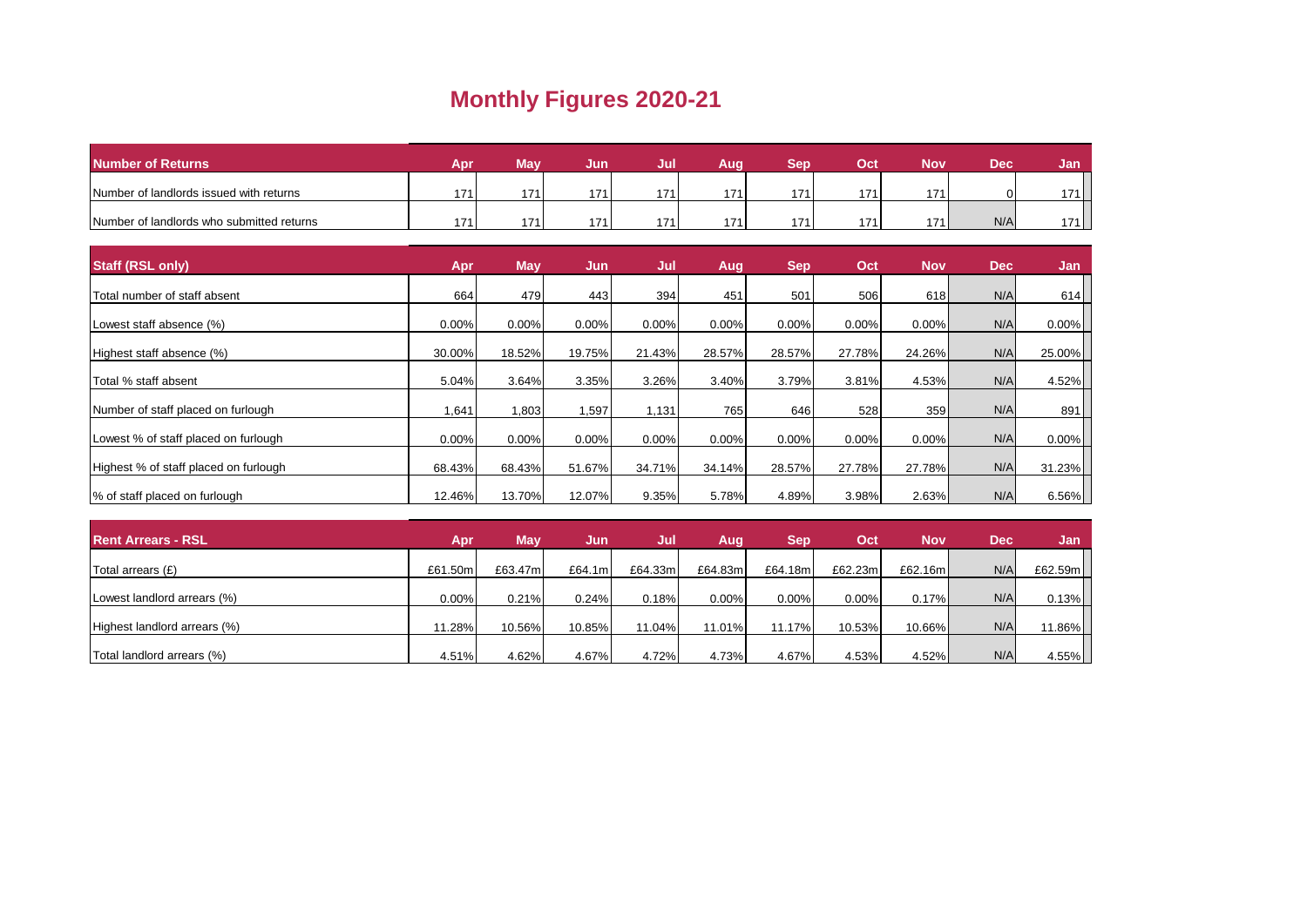| <b>Rent Arrears - Local Authority</b> | Apr     | May     | Jun.    | /Jul    | Aug      | <b>Sep</b> | Oct      | <b>Nov</b> | <b>Dec</b> | Jan      |
|---------------------------------------|---------|---------|---------|---------|----------|------------|----------|------------|------------|----------|
| Total arrears $(E)$                   | £88.49m | £94.72m | £97.78m | £98.59m | £100.2m  | £99.28m    | £101.77m | £104.68ml  | N/A        | £102.72m |
| Lowest landlord arrears (%)           | 2.55%   | 3.90%   | 3.58%   | 3.37%   | 3.74%    | 3.94%      | 4.40%    | 4.17%      | N/A        | 3.92%    |
| Highest landlord arrears (%)          | 12.05%  | 12.02%  | 11.96%  | 12.91%  | 13.41%   | 13.86%     | 14.61%   | 14.87%     | N/A        | 14.72%   |
| Total landlord arrears (%)            | 7.21%   | 7.69%   | 7.91%   | 7.99%   | $8.09\%$ | 8.04%      | 8.24%    | 8.45%      | N/A        | 8.36%    |

| <b>Rent Arrears - Combined</b> | Apr      | <b>May</b> | Jun      | Uul      | Auq      | Ser      | Oct      | Nov       | Dec | Jan      |
|--------------------------------|----------|------------|----------|----------|----------|----------|----------|-----------|-----|----------|
| Total arrears (£)              | £149.99m | £158.19m   | £161.87m | £162.92m | £165.03m | £163.46m | £163.99m | £166.85ml | N/A | £165.3m  |
| Total landlord arrears (%)     | 5.79%    | 6.07%      | 6.20%    | 6.27%    | 6.32%    | 6.27%    | 6.28%    | 6.38%     | N/A | $6.35\%$ |

| <b>Empty Homes - RSL</b>                       | Anı   | Mav   | Jun   | Jul   | Aug   | Ser   | Ocl   | No۱   | <b>Dec</b> | Jan.  |
|------------------------------------------------|-------|-------|-------|-------|-------|-------|-------|-------|------------|-------|
| Empty homes (arose during the reporting month) | .233  | 975   | .178  | .580  | 2.206 | 2.154 | 2.421 | 2,356 | N/A        | .689  |
| Empty homes (last day of reporting month)      | 3,833 | 4,257 | 4,667 | 4,436 | 4,541 | 4,194 | 3,853 | 3,813 | N/A        | 3,665 |

| <b>Empty Homes - Local Authorty</b>            |       | Mav   | Jun   | Jul   | Aug   |       | Oct   | Nov   | Dec | Jan   |
|------------------------------------------------|-------|-------|-------|-------|-------|-------|-------|-------|-----|-------|
| Empty homes (arose during the reporting month) | $Q_1$ | 931   | .211  | .475  | 2.097 | 2,071 | 2.211 | 2,502 | N/A | .739  |
| Empty homes (last day of reporting month)      | 4,452 | 4.425 | 4,752 | 4,681 | 4,940 | 5.140 | 5.408 | 5.481 | N/A | 5,517 |

| <b>Empty Homes - Combined</b>                  | Apr   | Mav   | Jun   | Jul   | Auq   | Sep   | Oct   | Nov   | Dec | <b>Jan</b> |
|------------------------------------------------|-------|-------|-------|-------|-------|-------|-------|-------|-----|------------|
| Empty homes (arose during the reporting month) | 2.144 | ,906  | 2,389 | 3,055 | 4,303 | 4.225 | 4,632 | 4,858 | N/A | 3,428      |
| Empty homes (last day of reporting month)      | 8,285 | 8,682 | 9.419 | 9,117 | 9,481 | 9,334 | 9,261 | 9,294 | N/A | 9,182      |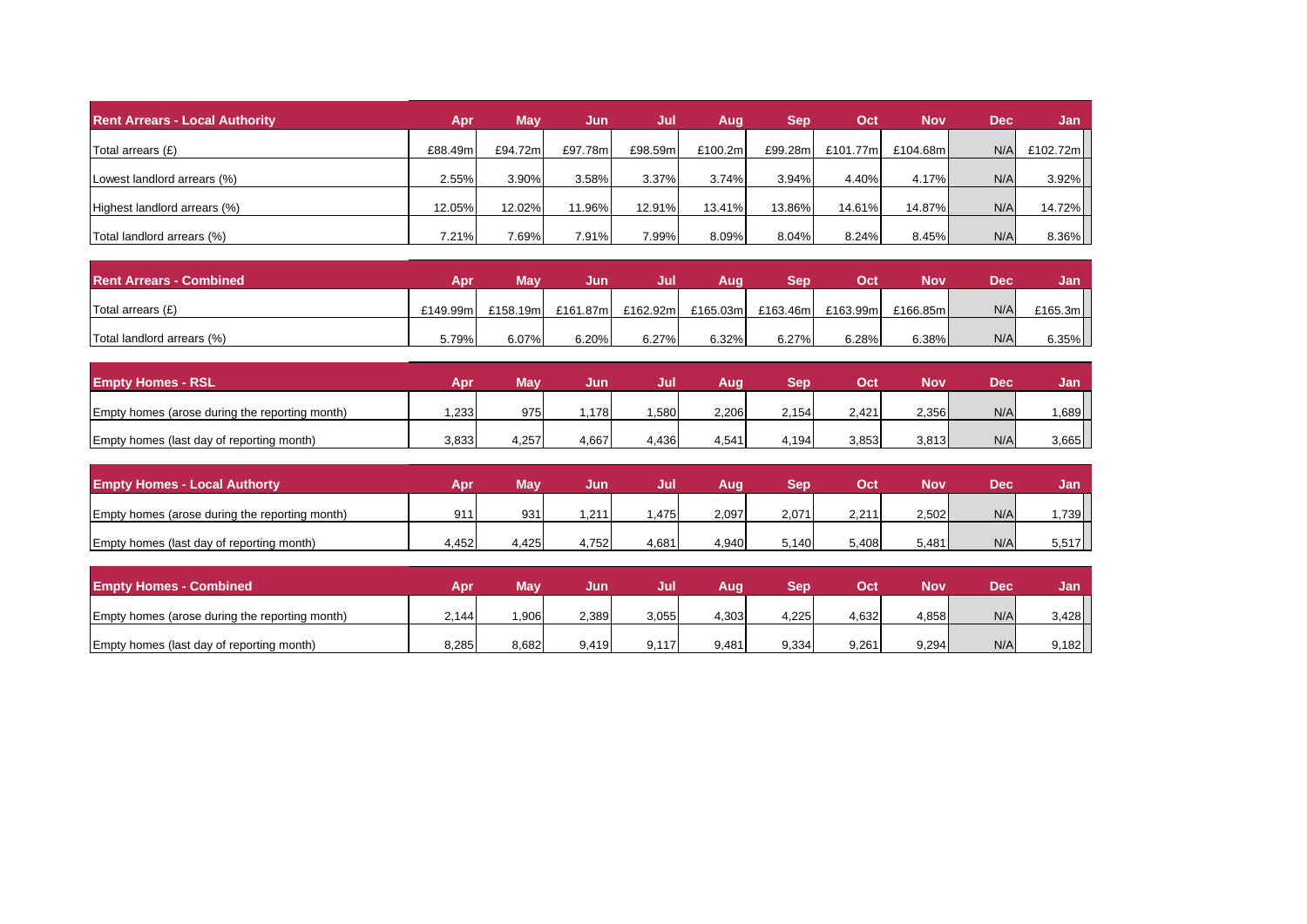| Lets - RSL                                                                                                                                                                     | Apr        | <b>May</b> | Jun | Jul   | Aug.            | <b>Sep</b> | Oct   | <b>Nov</b>      | <b>Dec</b> | Jan             |
|--------------------------------------------------------------------------------------------------------------------------------------------------------------------------------|------------|------------|-----|-------|-----------------|------------|-------|-----------------|------------|-----------------|
|                                                                                                                                                                                |            |            |     |       |                 |            |       |                 |            |                 |
| Total number to homeless (SST)                                                                                                                                                 | 77         | 137        | 288 | 592   | 708             | 906        | 990   | 887             | N/A        | 617             |
|                                                                                                                                                                                |            |            |     |       |                 |            |       |                 |            |                 |
| Total number to homeless (short SST)                                                                                                                                           | 3          |            | 14  | 111   | 10 <sup>1</sup> | 16         | 16    | 10 <sup>1</sup> | N/A        | 12              |
|                                                                                                                                                                                |            |            |     |       |                 |            |       |                 |            |                 |
| Total number leased to LA                                                                                                                                                      | <b>216</b> | 203        | 163 | 130   | 48              | 25         | 26    | 29              | N/A        | 20 <sub>l</sub> |
|                                                                                                                                                                                |            |            |     |       |                 |            |       |                 |            |                 |
| Total number of lets to others                                                                                                                                                 | N/A        | N/A        | 293 | 1.092 | .387            | 1.667      | 1.710 | 1.6041          | N/A        | 1,051           |
| Total number of lets and properties leased to LA during the                                                                                                                    |            |            |     |       |                 |            |       |                 |            |                 |
| reporting month*                                                                                                                                                               | 303        | 422        | 833 | 1.823 | 2.153           | 2.614      | 2.742 | 2,530           | N/A        | 1,700           |
| *For some landlords the breakdown of lets does not equal the total number of lets – we will work with landlords to further improve the reporting quidance for this information |            |            |     |       |                 |            |       |                 |            |                 |

| <b>Lets - Local Authority</b>                            | Apr | <b>May</b> | Jun  | Jul   | Aug   | <b>Sep</b> | Oct              | <b>Nov</b>       | <b>Dec</b> | /Jan   |
|----------------------------------------------------------|-----|------------|------|-------|-------|------------|------------------|------------------|------------|--------|
| Total number to homeless (SST)                           | 308 | 396        | 597  | 737   | 802   | 903        | 960              | 1,099            | N/A        | 706    |
|                                                          |     |            |      |       |       |            |                  |                  |            |        |
| Total number to homeless (short SST)                     |     |            |      |       | 71    | 121        | 11               | 10 <sup>1</sup>  | N/A        | 81     |
| Number of empty dwellings added to the pool of stock for |     |            |      |       |       |            |                  |                  |            |        |
| use as temporary accommodation if required               | N/A | N/A        | 447  | 174   | 150   | 190        | 173 <sub>1</sub> | 213 <sub>I</sub> | N/A        | 107    |
|                                                          |     |            |      |       |       |            |                  |                  |            |        |
| Total number of lets to others                           | N/A | N/A        | 278  | 753   | 907   | 1.045      | 980              | 1.175            | N/A        | 700    |
| Total number of lets and dwellings added to the pool of  |     |            |      |       |       |            |                  |                  |            |        |
| stock used as temporary accommodation*                   | 425 | 576        | .137 | 1.668 | 1.930 | 2.150      | 2,124            | 2.497            | N/A        | $,521$ |

\*For some landlords the breakdown of lets does not equal the total number of lets – we will work with landlords to further improve the reporting guidance for this information

| <b>Lets - Combined</b>                                                                                                                                                                                                                  | Apr             | Mav | Jun   | Jul   | Aug   | <b>Sep</b> | Oct   | <b>Nov</b> | <b>Dec</b> | 'Jan.   |
|-----------------------------------------------------------------------------------------------------------------------------------------------------------------------------------------------------------------------------------------|-----------------|-----|-------|-------|-------|------------|-------|------------|------------|---------|
| Total number to homeless (SST)                                                                                                                                                                                                          | 385             | 533 | 885   | .329  | 1.510 | 1,809      | .950  | 1,986      | N/A        | .323    |
| Total number to homeless (short SST)                                                                                                                                                                                                    | 10 <sup>1</sup> |     | 17    | 15    | 81    | 28         | 27    | <b>20</b>  | N/A        | 20      |
| Total number of lets to others                                                                                                                                                                                                          | N/A             | N/A | 571   | .845  | 2.294 | 2.712      | 2.690 | 2.779      | N/A        | ,751    |
| Total lets, number of properties leased to LA and properties                                                                                                                                                                            |                 |     |       |       |       |            |       |            |            |         |
| set aside for use as temporary accommodation during the<br>*For some landlards the breakdown of lets does not equal the total number of lets we will work with landlards to further improve the reporting quidance for this information | 728             | 998 | 1.970 | 3.491 | 4.083 | 4.764      | 4,866 | 5.027      | N/A        | $3,221$ |

\*For some landlords the breakdown of lets does not equal the total number of lets – we will work with landlords to further improve the reporting guidance for this information

| Court Actions - RSL*                               | Apr | <b>May</b> | Jun | Jul | Aug       | <b>Sep</b> | /Oct | <b>Nov</b> | <b>Dec</b> | Jan            |
|----------------------------------------------------|-----|------------|-----|-----|-----------|------------|------|------------|------------|----------------|
| Total number of court actions initiated            | N/A | N/A        | 30  | 82  | 83        | 98         | 61   | 65         | N/A        | 60             |
| The number of properties recovered having obtained |     |            |     |     |           |            |      |            |            |                |
| decree for non-payment of rent                     | N/A | N/A        |     |     | <b>20</b> |            | 10   |            | N/A        |                |
| The number of properties recovered having obtained |     |            |     |     |           |            |      |            |            |                |
| decree for anti-social behaviour                   | N/A | N/A        |     |     |           |            |      |            | N/A        | 3I.            |
| The number of properties recovered having obtained |     |            |     |     |           |            |      |            |            |                |
| I decree for other reasons                         | N/A | N/A        |     |     |           |            |      |            | N/A        | $\overline{0}$ |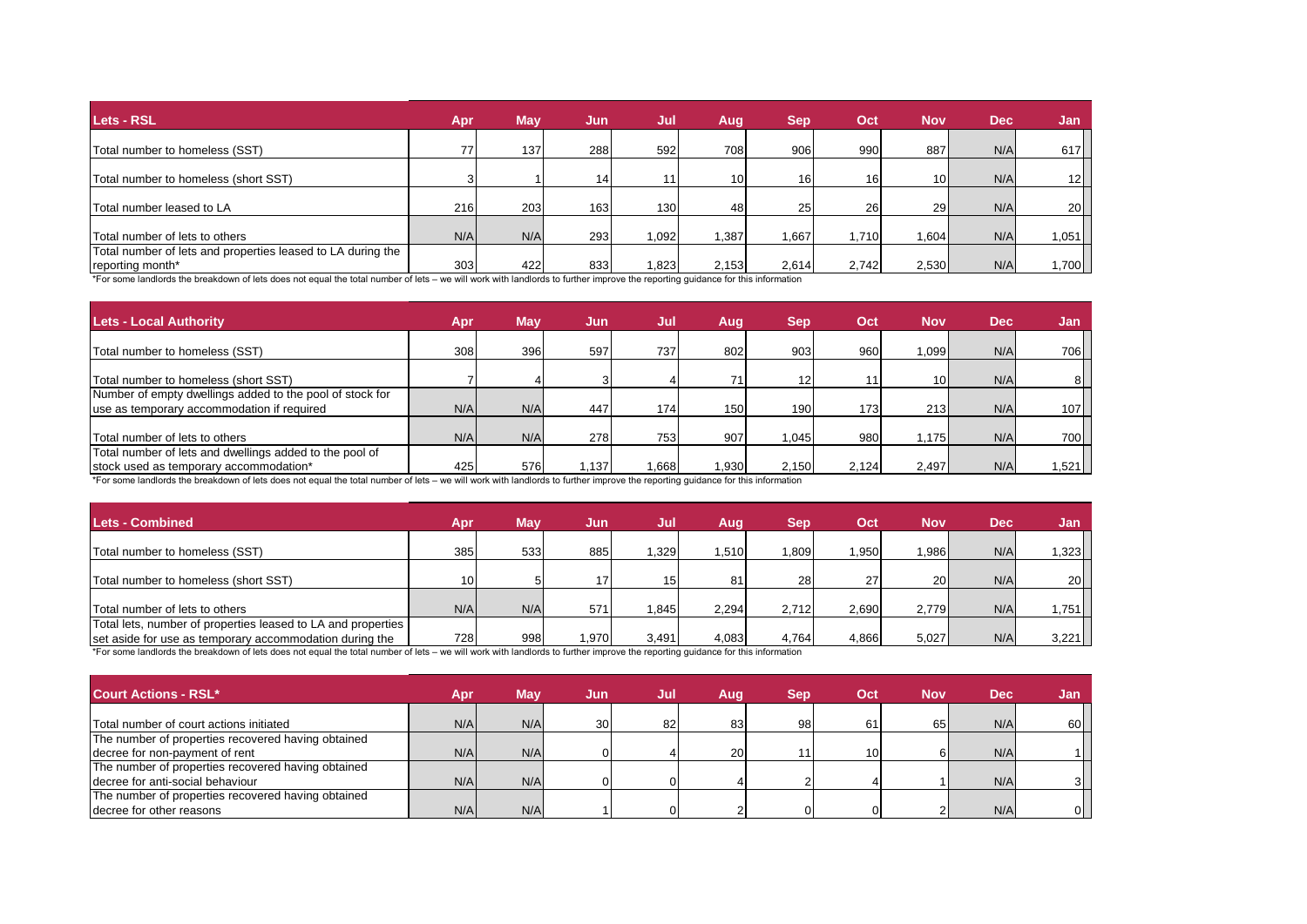#### \*Figures first collected in June Return

| <b>Court Actions - LA*</b>                         | Apr | Mav | <b>Jun</b> | Jul | Aug | Sep. | Oct | <b>Nov</b>      | <b>Dec</b> | Jan |
|----------------------------------------------------|-----|-----|------------|-----|-----|------|-----|-----------------|------------|-----|
| Total number of court action initiated             | N/A | N/A |            |     |     |      | 24  | 12 <sub>l</sub> | N/A        |     |
| The number of properties recovered having obtained |     |     |            |     |     |      |     |                 |            |     |
| decree for non-payment of rent                     | N/A | N/A |            |     |     |      |     |                 | N/A        |     |
| The number of properties recovered having obtained |     |     |            |     |     |      |     |                 |            |     |
| decree for anti-social behaviour                   | N/A | N/A |            |     |     |      |     |                 | N/A        | 01  |
| The number of properties recovered having obtained |     |     |            |     |     |      |     |                 |            |     |
| decree for other reasons                           | N/A | N/A |            |     | 0   |      |     |                 | N/A        | ΩI  |

\*Figures first collected in June Return

| <b>Court Actions - Combined*</b>                   | Apr | <b>May</b> | Jun | Jul | Auq | <b>Sep</b>      | Oct | <b>Nov</b>   | <b>Dec</b> | /Jan |
|----------------------------------------------------|-----|------------|-----|-----|-----|-----------------|-----|--------------|------------|------|
| Total number of court action initiated             | N/A | N/A        | 30  | 89  | 85  | 102             | 85  | 77           | N/A        | 66   |
| The number of properties recovered having obtained |     |            |     |     |     |                 |     |              |            |      |
| decree for non-payment of rent                     | N/A | N/A        |     |     | 21  | 14 <sub>1</sub> |     | 61           | N/A        |      |
| The number of properties recovered having obtained |     |            |     |     |     |                 |     |              |            |      |
| decree for anti-social behaviour                   | N/A | N/A        |     |     |     |                 |     | $\sim$       | N/A        |      |
| The number of properties recovered having obtained |     |            |     |     |     |                 |     |              |            |      |
| decree for other reasons                           | N/A | N/A        |     |     |     |                 |     | $\mathbf{c}$ | N/A        | 01   |

\*Figures first collected in June Return

| Notice of proceedings - RSL*              | Apr | Mav | Jun | Jul       | Aug | Sep | Oct | <b>Nov</b> | <b>Dec</b> | <b>Jan</b>     |
|-------------------------------------------|-----|-----|-----|-----------|-----|-----|-----|------------|------------|----------------|
| <b>Rent arrears</b>                       | N/A | N/A | 142 | 257       | 355 | 498 | 446 | 451        | N/A        | 364            |
| Anti-social behaviour / criminal activity | N/A | N/A | 27  | <b>20</b> | 23  |     | 34  | 21         | N/A        | 18             |
| Other reasons                             | N/A | N/A |     | ິ         | 15  |     |     |            | N/A        | 4 <sup>1</sup> |

\*Figures first collected in June Return

| Notice of proceedings - Local Authority* | Apr | May | Jun | Jul | Aug | Sep    | Oct | <b>Nov</b>     | <b>Dec</b> | <b>Jan</b> |
|------------------------------------------|-----|-----|-----|-----|-----|--------|-----|----------------|------------|------------|
|                                          |     |     |     |     |     |        |     |                |            |            |
| <b>Rent arrears</b>                      | N/A | N/A | 104 | 114 | 292 | 303    | 463 | 1,063          | N/A        | 335        |
|                                          |     |     |     |     |     |        |     |                |            |            |
| Antisocial behaviour / criminal activity | N/A | N/A |     | 12  |     | 17     | 15  | 14             | N/A        | 13         |
|                                          |     |     |     |     |     |        |     |                |            |            |
| Other reasons                            | N/A | N/A | J   |     |     | $\sim$ | 01  | $\overline{0}$ | N/A        | 4          |

\*Figures first collected in June Return

| Notice of proceedings - Combined*        | Ani | Mav | Jun | Jul       | Aug | Ser | Oct | Nov             | <b>Dec</b> | Jan |
|------------------------------------------|-----|-----|-----|-----------|-----|-----|-----|-----------------|------------|-----|
| <b>Rent arrears</b>                      | N/A | N/A | 246 | 371       | 647 | 801 | 909 | .514            | N/A        | 699 |
| Antisocial behaviour / criminal activity | N/A | N/A | 33  | 32.<br>ےں | 30  | 23  | 49  | 35 <sub>l</sub> | N/A        | 31  |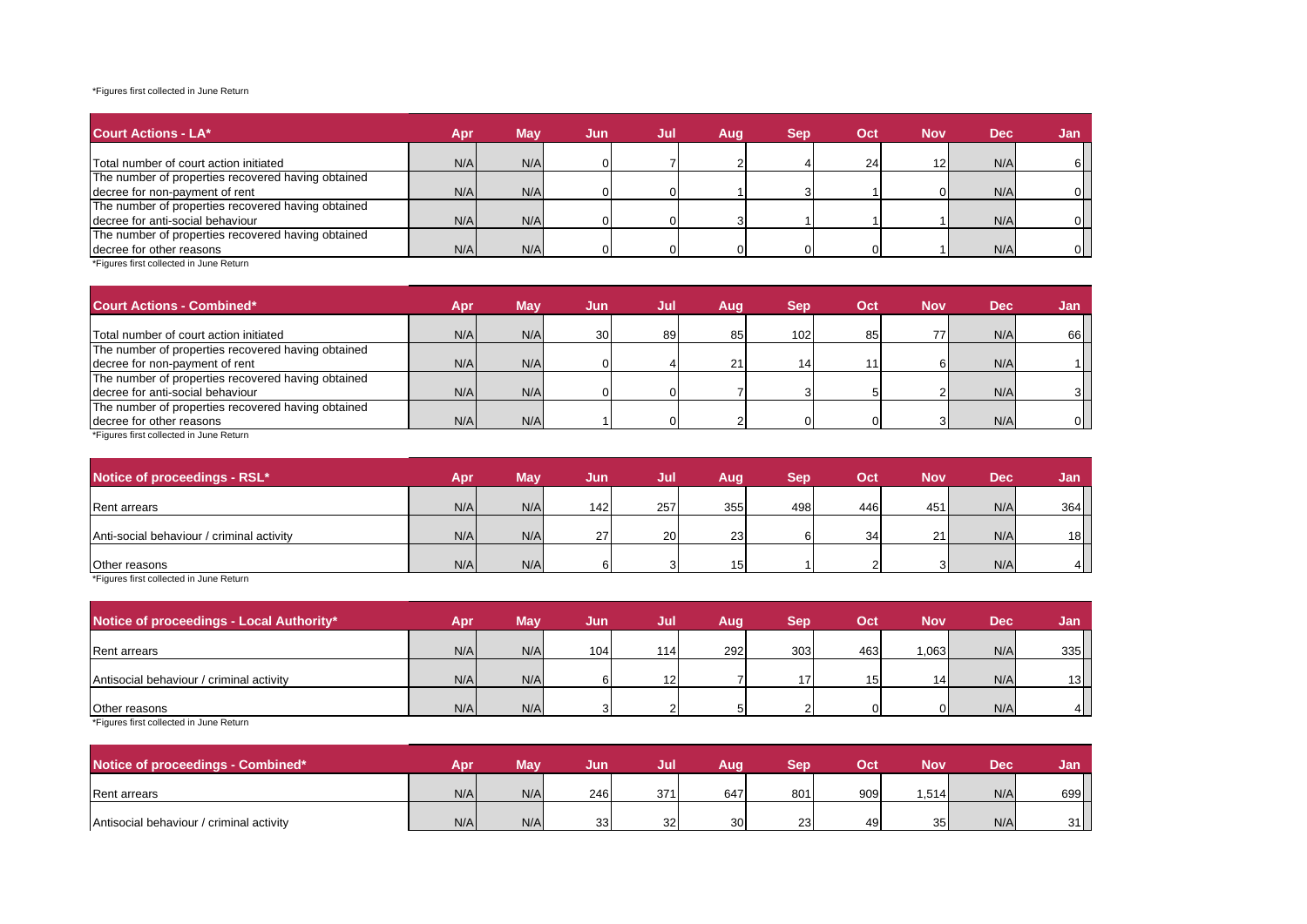| Other reasons | N/A | N/A |  | 20 | ~ |  | N/A |  |
|---------------|-----|-----|--|----|---|--|-----|--|
| $\sim$        |     |     |  |    |   |  |     |  |

\*Figures first collected in June Return

| <b>Homelessness (LA only)</b>                            | Apr    | <b>May</b> | Jun    | Jul    | Aug    | <b>Sep</b> | 'Oct   | <b>Nov</b>      | <b>Dec</b> | Jan    |
|----------------------------------------------------------|--------|------------|--------|--------|--------|------------|--------|-----------------|------------|--------|
| Total number of homeless applications received in the    |        |            |        |        |        |            |        |                 |            |        |
| <b>I</b> month                                           | 2,293  | 2,550      | 2.908  | 3.057  | 2.991  | 2.901      | 2.906  | 2.727           | N/A        | 2,724  |
| Total number of households offered and accepted          |        |            |        |        |        |            |        |                 |            |        |
| temporary accommodation in the month                     | 2,853  | 2,951      | 3,268  | 3,150  | 3,158  | 3.141      | 3,195  | 3,083           | N/A        | 2,655  |
| Total number of households offered and refused temporary |        |            |        |        |        |            |        |                 |            |        |
| accommodation in the month                               | 401    | 469        | 624    | 517    | 585    | 609        | 616    | 578             | N/A        | 527    |
| Total number of households not offered temporary         |        |            |        |        |        |            |        |                 |            |        |
| accommodation when needed in the month                   |        | 38         | 58     | 71     |        | 55         | 48     | 16 <sub>1</sub> | N/A        | ΩI     |
| Total number of households in temporary accommodation    |        |            |        |        |        |            |        |                 |            |        |
| on the last day of the month                             | 12.261 | 13.175     | 13.917 | 14.174 | 14.383 | 14.229     | 14.121 | 13.815          | N/A        | 11,361 |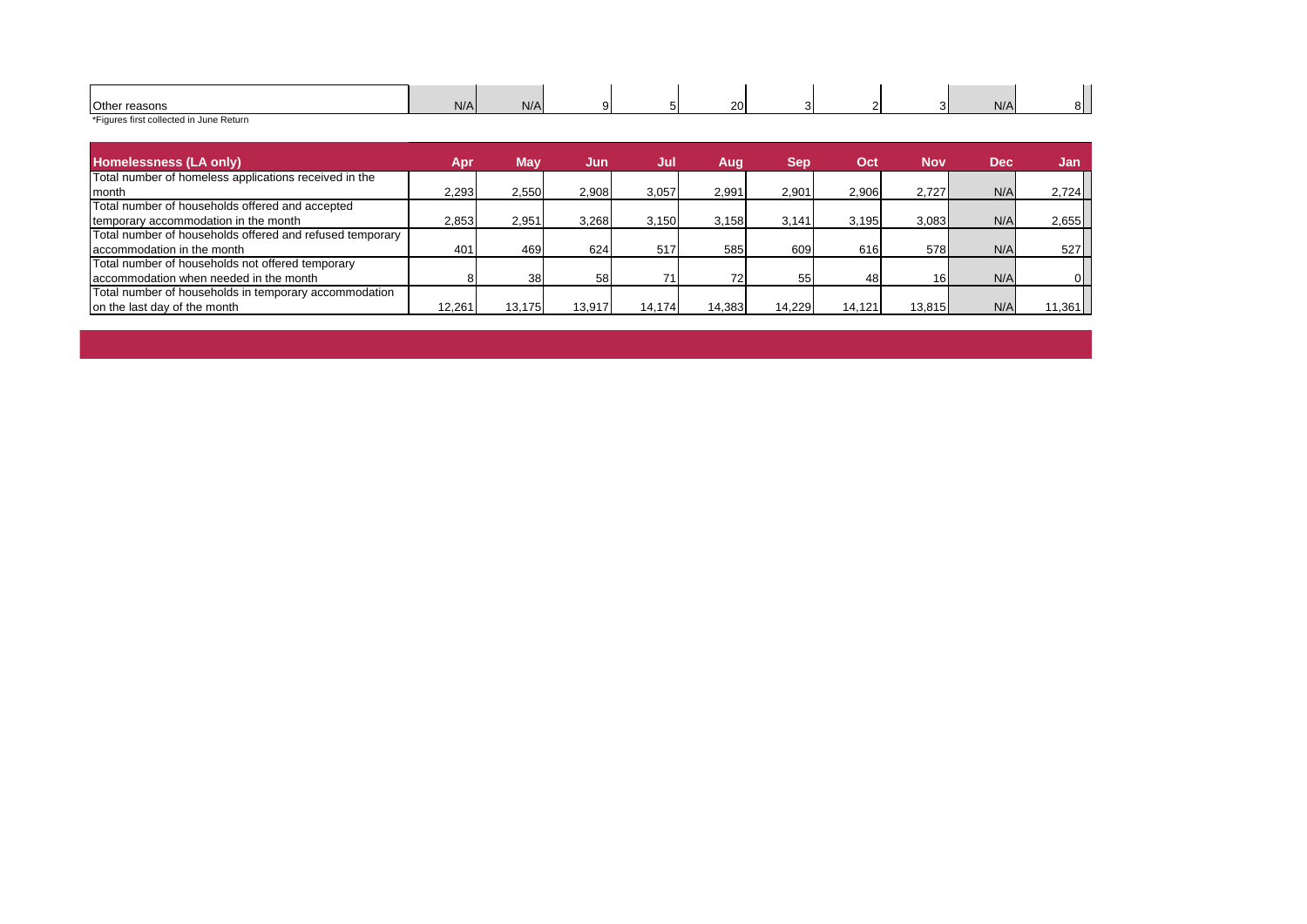## **Definitions**

| Total number of<br>staff (FTE)                                  | Permanent or temporary staff employed by the RSL or by any of its subsidiaries on the last day of the reporting month which carry out duties for the RSL.<br>The number of staff should be reported in terms of full-time equivalents (FTE). For example, if the hours of two people working part-time are added<br>together that might be the same as one full-time job.<br>Total number absent Number of staff (FTE) not available to work, because of ill-health, care responsibilities, compassionate leave, other reasons (excluding those placed on |
|-----------------------------------------------------------------|-----------------------------------------------------------------------------------------------------------------------------------------------------------------------------------------------------------------------------------------------------------------------------------------------------------------------------------------------------------------------------------------------------------------------------------------------------------------------------------------------------------------------------------------------------------|
| $($ FTE)                                                        | furlough)                                                                                                                                                                                                                                                                                                                                                                                                                                                                                                                                                 |
| Percentage of staff<br>absent                                   | To calculate the percentage we will divide the total number absent (FTE) by the total number of staff (FTE) and multiply by 100.                                                                                                                                                                                                                                                                                                                                                                                                                          |
| Number of staff<br>placed on<br>furlough (FTE)                  | Number of staff place on furlough in accordance with the UK Government's furlough scheme                                                                                                                                                                                                                                                                                                                                                                                                                                                                  |
| <b>Gross rent arrears</b>                                       | Gross rent arrears consists of the value (to the nearest £) of current and former tenant rent arrears as at the end of each month or the closest end of debit<br>period prior to any arrears write-off. Rent paid in advance should not be used to offset the overall value.                                                                                                                                                                                                                                                                              |
| Total rent due                                                  | Total rent due is the value (to the nearest £) of the total annual charges levied by the landlord in respect of rent and service charges for dwellings.                                                                                                                                                                                                                                                                                                                                                                                                   |
| <b>Gross rent arrears</b><br>(%)                                | To calculate the percentage we will divide the total value of gross rent arrears by the total rent due for the year and multiply by 100.                                                                                                                                                                                                                                                                                                                                                                                                                  |
| <b>Empty Homes (last</b><br>day of previous<br>reporting month) | The total number of empty dwellings on the last day of the previous reporting month. An empty home is a property owned by a landlord which has no<br>tenant. We will pre populate this field using the figure submitted in the previous month's return.                                                                                                                                                                                                                                                                                                   |
| during the reporting<br>month)                                  | Empty homes (arose The number of empty dwellings that arose during the reporting month in self-contained lettable stock.                                                                                                                                                                                                                                                                                                                                                                                                                                  |
| Empty homes (last<br>day of reporting<br>month)                 | The total number of dwellings in self-contained lettable stock that were empty on the last day of the reporting month.                                                                                                                                                                                                                                                                                                                                                                                                                                    |
| Number of lets to<br>homeless (SST)                             | Total number of lets commenced during the reporting month to households assessed as statutory homeless by the local authority and to whom the local<br>authority has a duty to provide permanent housing (not the cumulative total since April).                                                                                                                                                                                                                                                                                                          |
| Number of lets to<br>homeless (short SST)                       | Total number of lets commenced during the reporting month to households assessed as statutory homeless by the local authority and to whom the local<br>authority has a duty to provide permanent housing (not the cumulative total since April).                                                                                                                                                                                                                                                                                                          |
| Number leased to<br>relevant local<br>authority                 | The number of properties leased during the reporting month to the local authority, including those for use as temporary accommodation for people who<br>are homeless. Include only those properties that were first leased to the local authority during the reporting month (not the cumulative total since April).                                                                                                                                                                                                                                      |